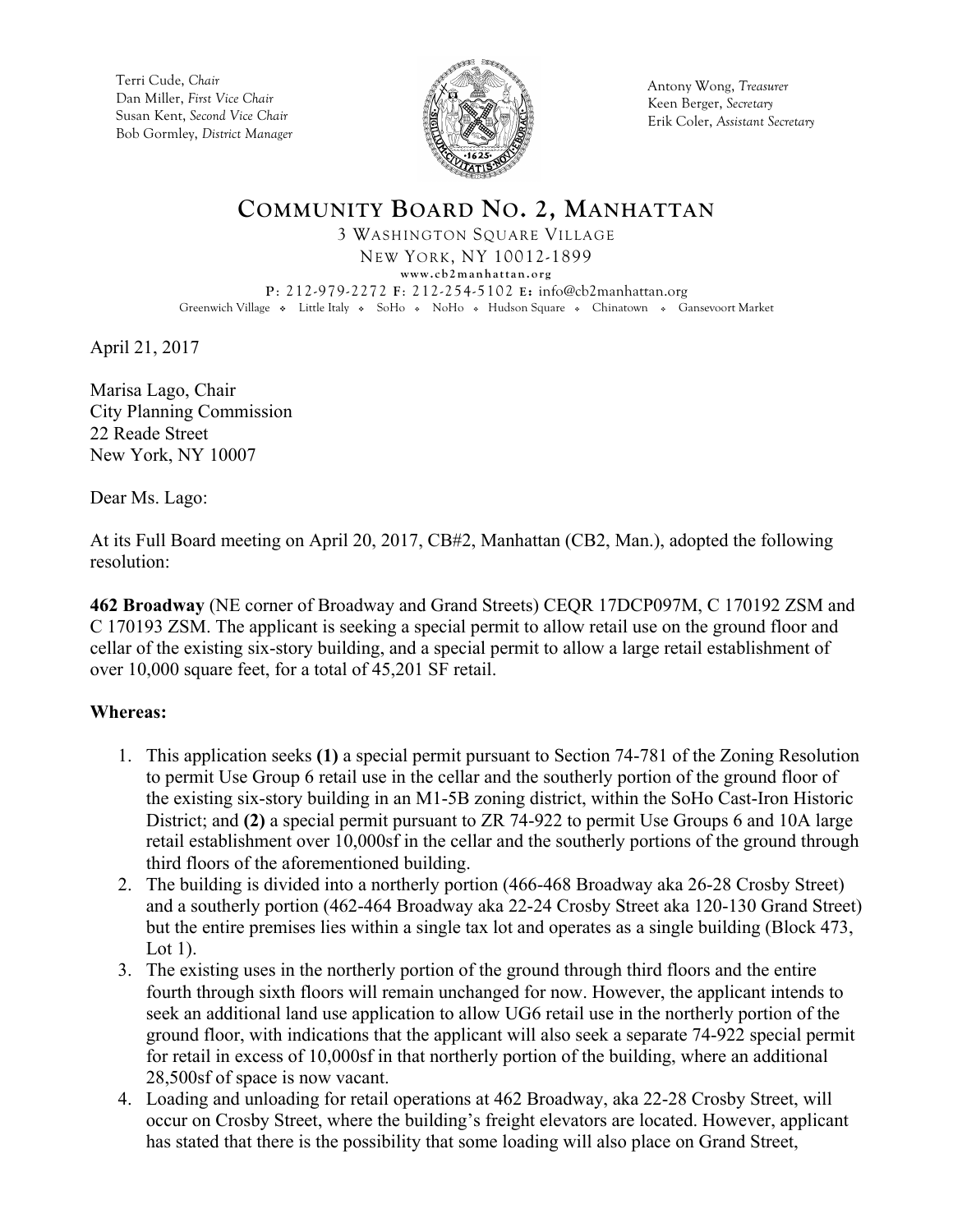dependent upon finalization of plans for retail entrances. Crosby Street is a narrow one-way street with a single traffic lane and residential and JLWQA occupancies to the north, south and east of the intersection of Crosby and Grand Streets. Grand Street is also a one-way street with a single traffic lane, with residential occupancies on upper floors of all buildings directly to the south of 462 Broadway.

- 5. The applicant claims that the project would neither generate additional traffic nor alter the existing traffic, but has done no studies and makes no mention of retail merchandise deliveries that will be a part of a proposed oversized retail operation.
- 6. The UG9 International Culinary Center is downsizing, has vacated its former ground floor space, and has relocated its trade school and accessory office space within the Building to portions of the second through fifth floors. The International Culinary Center was a conforming use in the ground floor space, which the applicant states was moved to the upper floors with a "reduced rent," and the applicant now seeks to fill the former ICC space on the ground floor with a non-conforming use.
- 7. The applicant states, in the EAS Supplemental Report (page 16: "Future With-Action Conditions"): "The retail uses that would result from the Proposed Action are particularly appropriate for the location and are consistent with the existing built character and uses within the surrounding neighborhood," but offers no documentation to back up that claim in regard to which retail uses now in operation in the surrounding area are actually permitted and allowed.
- 8. A search of LUCATS for special permits that have been granted to allow retail in excess of 10,000sf in the surrounding neighborhood shows only a single special permit on the entire length of Broadway in SoHo: 550-556 Broadway in 2009 (C090362 ZSM).
- 9. At least five other oversized retail operations are on that same stretch of Broadway, all of which have not obtained the required oversized retail special permit, thereby bypassing community input that is a key part of the special permit process, and where DOB Zoning Resolution Determinations have not been found that could be used to excuse the lack of an oversized retail Special Permit. Those retailers without the 74-922 special permit include:
	- a. Topshop at 478-482 Broadway (multiple buildings horizontally connected; 4 floors above-grade, approx. 37,000sf; opened 2009 and expanded since);
	- b. Zara at 503-511 Broadway (2 floors above-grade, approx. 20,000sf; opened 2016);
	- c. UNIQLO at 546-548 Broadway (2 floors above-grade, approx. 30,000sf; opened 2006)
	- d. American Eagle at 599-601 Broadway ((2 floors above-grade, approx. 18,000sf; opened 2010); and
	- e. Hollister at 600-602 Broadway (3 floors above-grade, approx. 20,000sf; opened 2009).
- 10. On April 3, 2017 and April 10, 2017, the NYC Department of Buildings served these five retail establishments with ECB Violations for "Category Code 92: Illegal conversion of manufacturing/industrial space; illegal conversion" in regard to "retail store operating … in a M1-5B zoning district exceeding 10,000sf." attached for reference is a 1-page spreadsheet showing the Retail Special Permit Status for the M1-5B area on Broadway in SoHo; that spreadsheet also denotes the properties that were served with DOB ECB Violations in April 2017 for operating retail exceeding 10,000sf.
- 11. Two other retail set-ups in excess of 10,000sf have been allowed to open and are currently in operation along Broadway, apparently by way of internal DOB determinations that were made by that agency without community input:
	- a. Bloomingdales at 502-504 Broadway; and
	- b. Nike at 529-533 Broadway.
- 12. Applicant claims that prior applications pursuant to Section 74-781, for retail below the  $2<sup>nd</sup>$ floor along Broadway in the SoHo M1-5B district, contained no controlling language in the CB2 Resolutions, but applicant failed to note that no such application for existing retail on Broadway has come before CB2 in the past five years, and only two such applications for Broadway have come before CB2 in the past decade. The most recent such application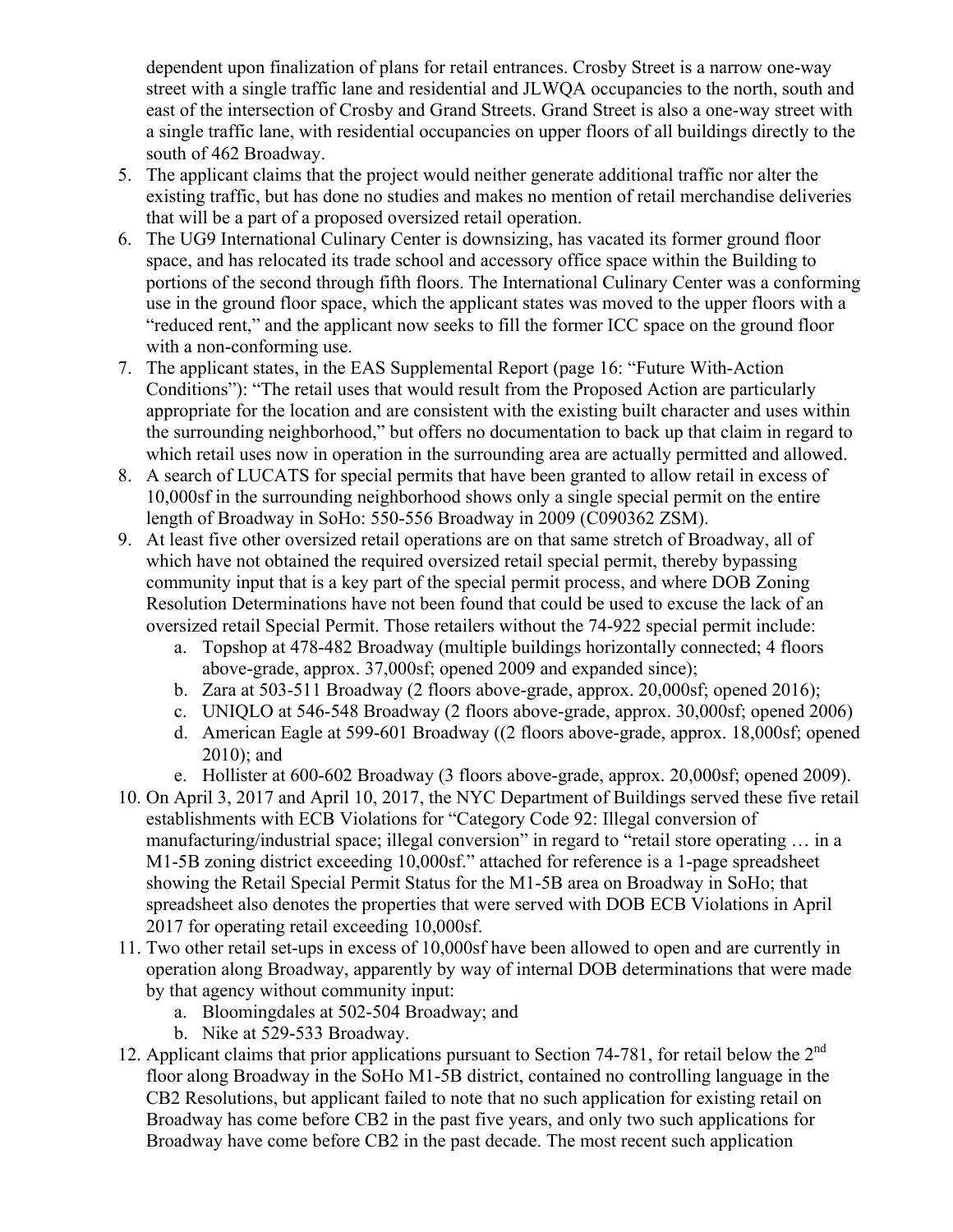processed by DCP was withdrawn, following recommendation to disapprove, which cited failure to comply with requirement for good faith marketing requirement (449 Broadway; C150337ZSM in 2015). Another such application, for a new building now under construction at 19 E Houston St. (C140300ZSM in 2014), was granted with provisions in regard to size and location of retail, retail illumination, retail deliveries and pedestrian circulation. For reference, see attached spreadsheet, previously noted, for Retail Special Permit Status.

- 13. Within the "400 Foot Study Area" for 462 Broadway (cited in the EAS and Supplemental Report on Pages 13-15: 2.1.1 Land Use, Existing Conditions), there are over 450 residential units found in buildings that encircle 462 Broadway. Using the occupancy number per residential unit that is cited under EAS guidelines, that adds up to nearly 1,000 residents who will be directly impacted by the effects of this new retail use.
- 14. The "Land Use Distribution" (EAS, Table 3, page 15) shows the number of 18.8% for "Mixed Residential/Commercial" uses (applicable to the entirety of CB2). However, that number does not accurately describe the residentially occupied uses in the immediate vicinity of 462 Broadway, where a more accurate accounting would show that nearly all of the nearby buildings are "Mixed Residential/Commercial" and approximately 80% of the nearby abovegrade floor area is occupied by either JLWQA or residential uses, together encompassing approximately 990,000sf of JLWQA/residential use (as opposed to the 45,000sf of retail use that is the subject of this current proposal for 462 Broadway). For reference, see attached spreadsheet listing nearby residential properties.
- 15. In 2014, as a result of CB2, Man. and community action and with direction from CPC, an application for retail in excess of 10,000sf at 19 E Houston St. was withdrawn by that applicant (C140302 ZSM). Then, in 2015, at the Board of Standards and Appeals, an amended variance seeking adjustment of retail at 555-557 Broadway (Scholastic), was "granted on condition" with strict limitations on future retail operations (BSA 146-96-BZ).
- 16. Nearby residents and other community members have raised a number of concerns regarding the negative impact of oversized retail in the M1 Districts of SoHo and NoHo. Negative impacts and adverse effects from retail operations in excess of 10,000sf are now part of the ongoing residential experience in SoHo and NoHo, due to the large number of oversized retail operations now in place along Broadway. Those adverse effects include the following:
	- a. Excessive illumination from retail displays, including massive LED screens that blast light and imagery from the retail premises onto the street and into windows of residences;
	- b. "Off Hours Deliveries" aka After Hours Deliveries of retail merchandise that bring massive trucks to the streets below residential windows, treating the sidewalks like loading docks and resulting in constant noise and disruption almost every night of the week. The documented negative impacts from Off Hours Deliveries, particularly at one oversized retail operation in SoHo (UNIQLO at 546-548 Broadway), has recently compelled the NYC Department of Transportation's Office of Freight Mobility to use precious public resources to install sound and motion sensing cameras outside that retail operation to chronicle the noise disruptions that have plagued nearby residents for many years, and which that retailer has failed to properly address;
	- c. Massive amounts of retail trash and refuse that are piled on the narrow public sidewalks, often placed outside many hours in advance of the closing of the retail store and thereby in violation of trash regulations, which mandate that commercial refuse should be placed on the sidewalk one hour before a store closes;
	- d. Oversized retail that is pushing out small-scale, individually-owned uses that better serve the local population.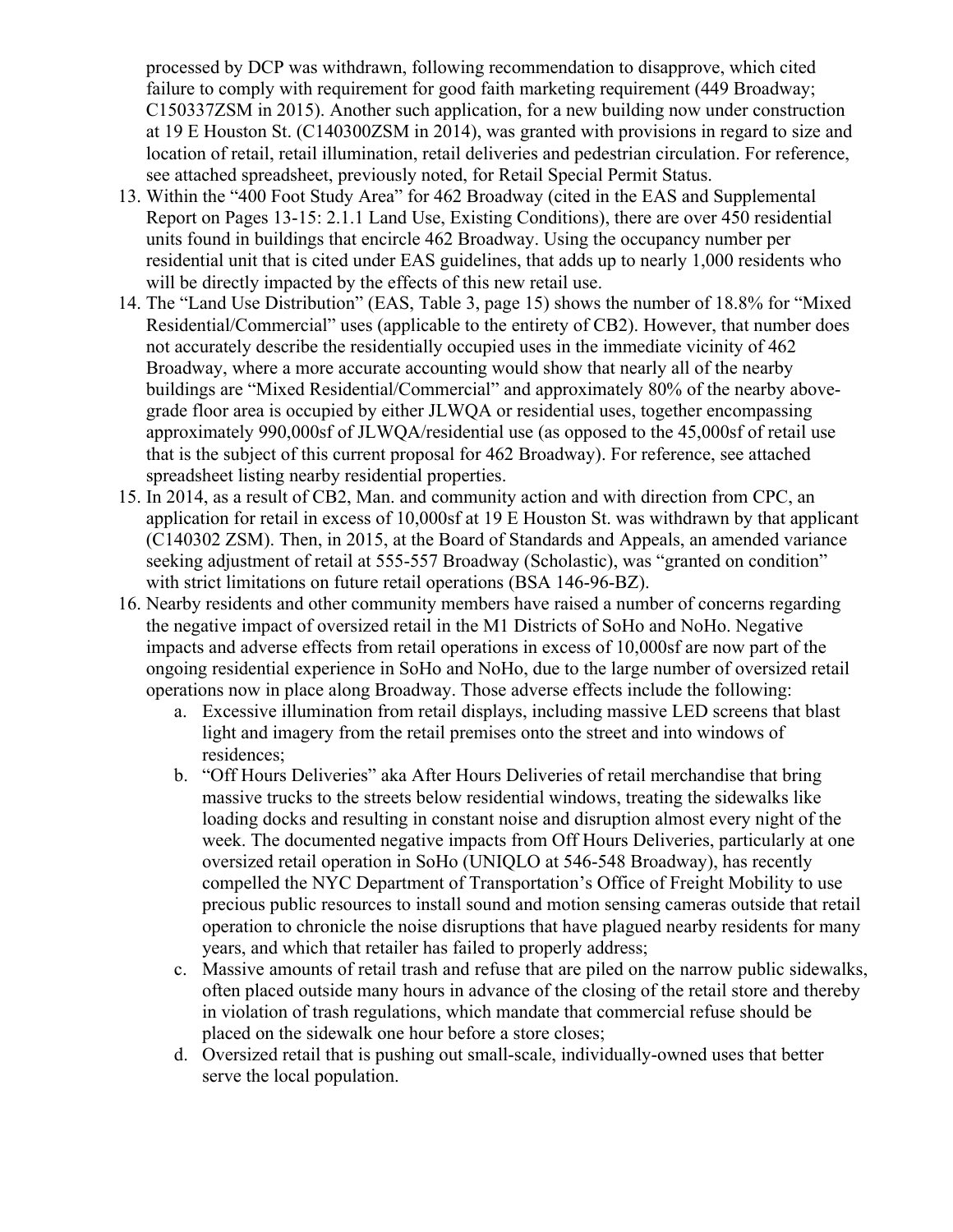- 17. CB2, Man. has made many attempts, along with Manhattan Borough President Gale Brewer and Councilmember Margaret Chin, to address ongoing issues connected with retail special permits in the M1 districts of SoHo and NoHo, chronicled in a comprehensive letter sent to DOB Commissioner Rick D. Chandler on February 9, 2015. For reference, a copy of that 02/09/2015 letter is attached.
- 18. Assurances by Mayor de Blasio and the Department of City Planning to study the current zoning of SoHo and NoHo, originally set to start in the summer of 2016, could have helped to identify problems that come with oversized retail, and identified solutions for how to address those problematic situations. However, based on statements made by DCP representatives during the Feb. 21, 2017 review session for 462 Broadway, all indications are that the promised zoning study of SoHo and NoHo will not take place in the near future. Therefore, enforcement of existing retail zoning becomes all the more important so as to assure that the essential character of the surrounding area will not be impaired. As noted by Commissioner Anna Levin during that same CPC review session: "We all know there are problems with the Special Permit format ... but this one really highlights the problem" (CPC Review Session on Feb. 21, 2017, video timecode 02:18:30).
- 19. Questions about the "good faith efforts" used to market the space within 462 Broadway were raised by City Planning Commissioners during the review sessions, and it should be noted that while the northerly portion of the building (aka 466-468 Broadway, now vacant) is not part of this application, that space (for which the applicant states it will seek a separate special permit to allow for retail use) is currently being marketed for non-conforming retail use. Signs are now seen in the windows at 466-468 Broadway, stating "Retail Space For Lease" and showing the listing brokers' contact info. This same space was previously leased to non-conforming retailers (Daffy's, 1998-2012 and Joe Fresh, 2013-2015). The applicant acknowledges that the 466-468 space was leased, in an "illegal" manner, to those retail operations for over 15 years. Attached is a photograph taken on April 9, 2017 showing one of those "retail space for lease" signs with clear identification of the 466-468 Broadway premises.
- 20. There was no any evidence of any attempt made to market directly for "advanced manufacturing" uses, a conforming use described by Wikipedia as "involving the use of technology to improve products and/or processes," with the relevant technology being described as "advanced," "innovative," or "cutting edge." A common example of advanced manufacturing is 3D printing.
- 21. At CB2's Land Use meeting on April 12, 2017, applicant returned to present a revised plan removing the third floor portion of the proposal (9,983sf), thereby leaving approximately 35,000sf (including the basement) that applicant seeks to convert to retail use. However, despite committee and community requests, the applicant did not agree to limit individual retail operations to a maximum of 10,000sf, inclusive of cellar space.
- 22. At the same meeting, applicant agreed to sit down with residential neighbors to solve noise problems from the existing mechanicals on the roof of 462 Broadway—problems that have been ongoing for an extended period of time but that were never properly addressed by the applicant, despite outreach from the neighbors.
- 23. Applicant also agreed to include—and enforce—acceptable illumination and hours of delivery and trash pickup in leases with retail tenants. However, the applicant's offer to put "reasonable" controls in place for future retail tenants were unspecified. Further, it was pointed that that there is little chance of enforcing any such lease provision, or any real way of achieving a cure for problem, if the current application were to be granted without inclusion of language that would establish controls for retail operations at this property.
- 24. Applicant agreed to no late-night uses and no eating and drinking establishments on the premises.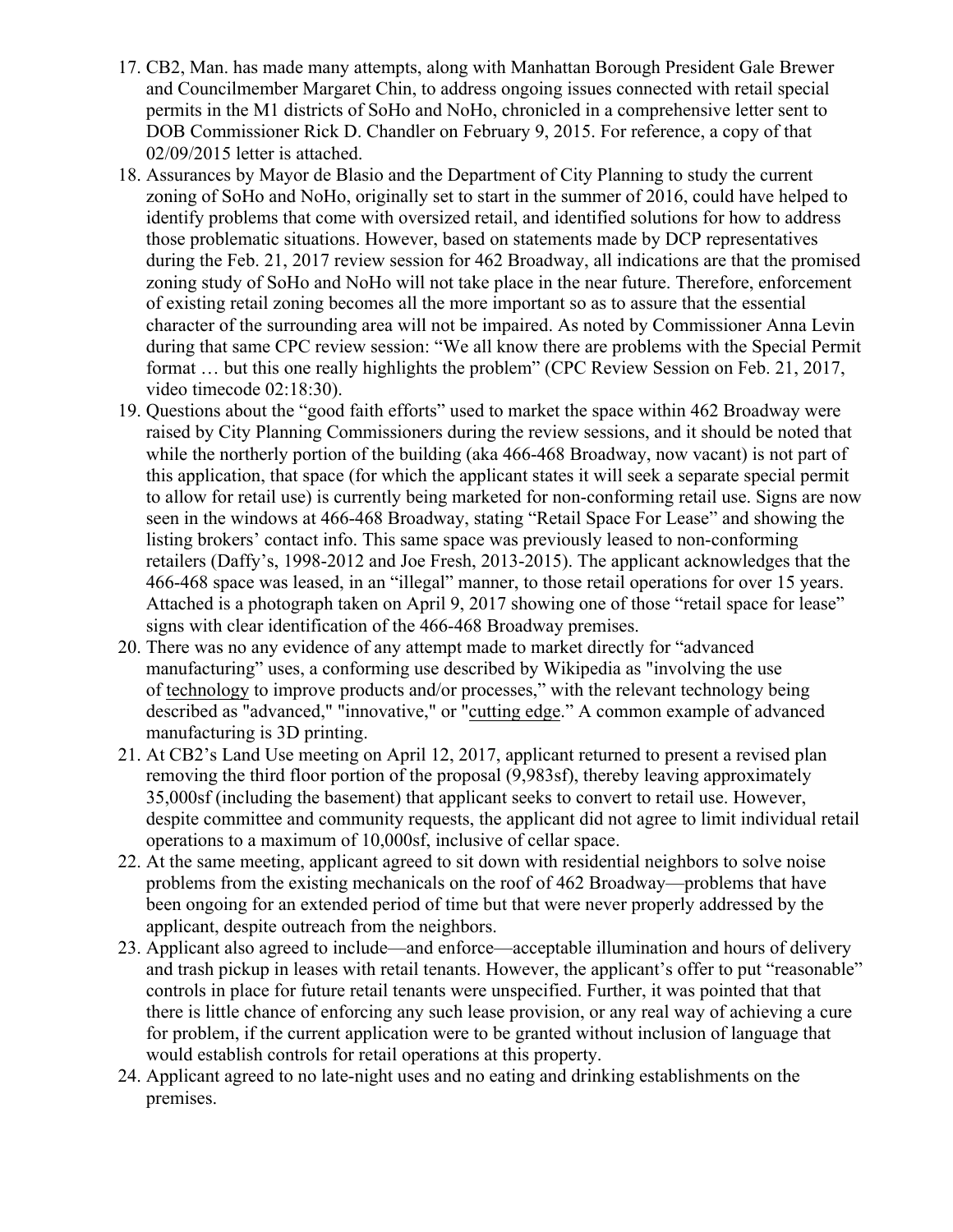- 25. It is noted that ZR Section 74-922 includes this directive: "The Commission may prescribe additional conditions and safeguards to minimize adverse effects on the character of the surrounding area."
- 26. During the two public hearings held before the CB2's Land Use committee, scores of nearby residents and small business owners appeared and spoke in opposition to the applications. CB2 is unaware of anyone in support of either of the applications.

# **Therefore,**

- 1. With respect to a special permit pursuant to ZR 74-922 to permit Use Groups 6 and 10A large retail establishment over 10,000sf, CB2, Man. recommends denial.
- 2. With respect to a special permit pursuant to ZR 74-781 to permit Use Group 6 retail use in the cellar and the southerly portion of the ground floor (below the second story), CB2, Man. recommends denial unless the total area for any single retail store, including cellar space, does not exceed 10,000 square feet.
- 3. Should applicant meet the criteria, CB2, Man. recommends denial of eating and drinking establishments and late-night uses.

Vote: Unanimous, with 34 Board members in favor.

Please advise us of any decision or action taken in response to this resolution.

Sincerely,

Teni Cede

Terri Cude, Chair **Anita Brandt**, Chair

 $\cup$ 

Community Board #2, Manhattan Land Use & Business Development Committee Community Board #2, Manhattan

TC/fa

c: Hon. Jerrold L. Nadler, Congressman Hon. Yiu-Line Niou, NYS Assembly Member Hon. Deborah Glick, Assembly Member Hon. Daniel Squadron, NY State Senator Hon. Gale A. Brewer, Manhattan Borough President Hon. Margaret Chin, Council Member Sylvia Li, Dept. of City Planning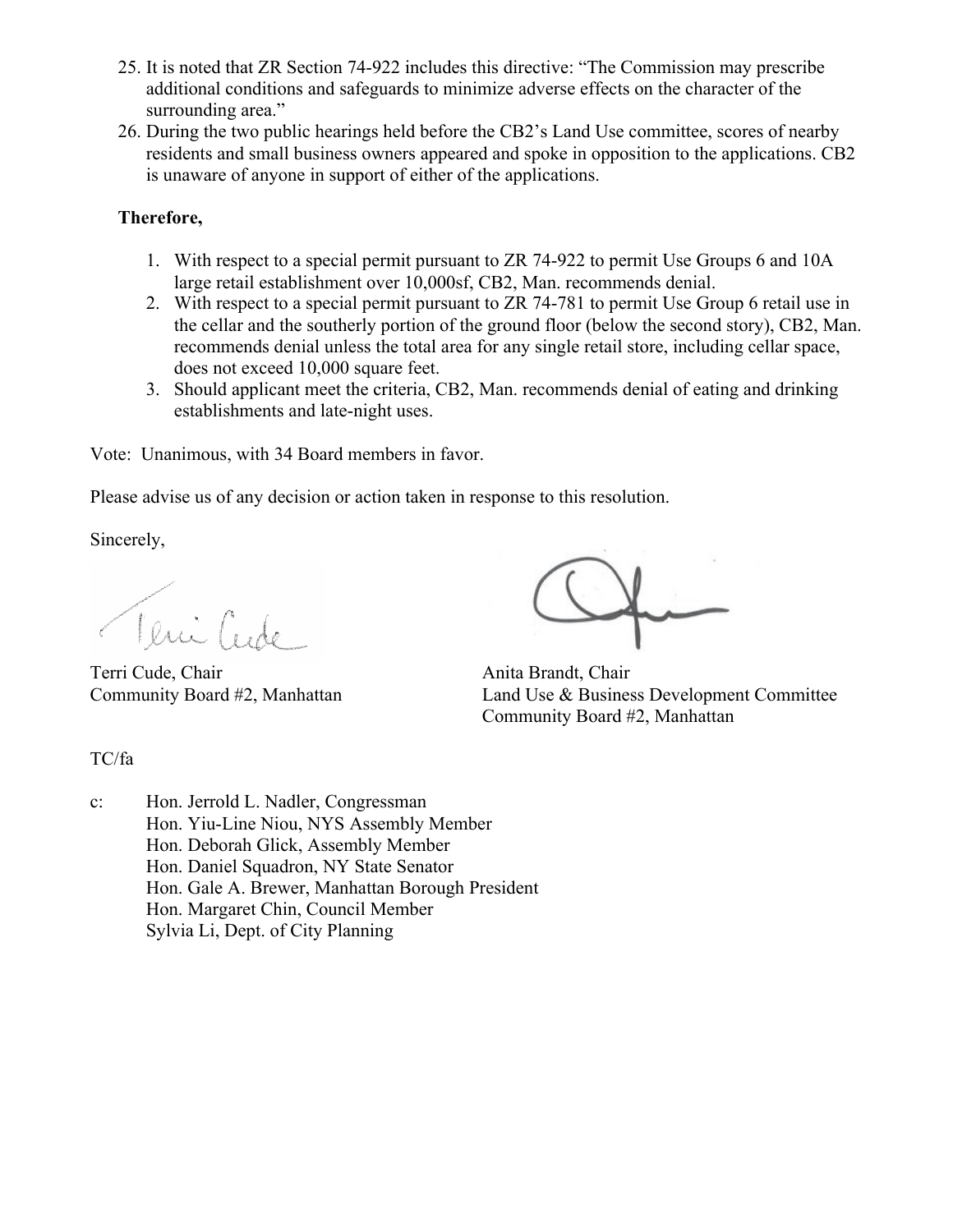

Antony Wong, *Treasurer* Keen Berger, *Secretary* Erik Coler, *Assistant Secretary*

# **COMMUNITY BOARD NO. 2, MANHATTAN** 3 WASHINGTON SQUARE VILLAGE NEW YORK, NY 10012-1899 **www.cb2manhattan.org**

**P**: 212-979-2272 **F**: 212-254-5102 **E:** info@cb2manhattan.org Greenwich Village . Little Italy . SoHo . NoHo . Hudson Square . Chinatown . Gansevoort Market

April 21, 2017

Marisa Lago, Chair City Planning Commission 22 Reade Street New York, NY 10007

Dear Ms. Lago:

At its Full Board meeting on April 20, 2017, CB#2, Manhattan (CB2, Man.), adopted the following resolution:

**62 Greene Street** (between Broome and Spring Streets) DCP P2015M0282. The applicant requests a special permit 74-711 to permit conversion of the ground floor and cellar to retail use. No change proposed to the upper units.

- 1. The applicant seeks to convert a portion of the existing ground floor and cellar (UG16) of this five-story building built in 1872 to commercial retail use.
- 2. The building's footprint is approximately 4,512sf; it has an FAR of 4.76.
- 3. In addition to the 2,540sf of JLWQA storage that will remain unchanged, there is another approximately 2,029sf of space in the cellar; there is approximately 4,073sf of warehouse and office space on the ground floor.
- 4. The latest Certificate of Occupancy (C of O) lists a boiler room and storage in the cellar, a warehouse and office on the first floor, and JLWQA units on floors two through five.
- 5. The LPC has issued a Certificate of No Effect for the proposed restoration work.
- 6. Since the year 2000, the City Planning Commission has granted 27 special permits for conversions to retail and/or residential uses in the surrounding area. In the same period of time, the Bureau of Standards and Appeals has granted nine variances for conversion to retail and/or residential.
- 7. Retail uses occupy 100% of frontages on both sides of Greene between Prince and Spring; 97.5% between Spring and Broome; and 100% between Broome and Grand. Fifty-eight percent of these stores are listed as retail on their C of O's.
- 8. The retail unit on the ground floor has been leased for the last eight years to a design center that sells interior and exterior architectural materials. Their lease expires in November 2017.
- 9. The upper floors of the building were converted to JLWQA in 1981 and all four of the artists who participated in that conversion remain tenants of the building, are the shareholders of the proposed retail space, and are in favor of the conversion.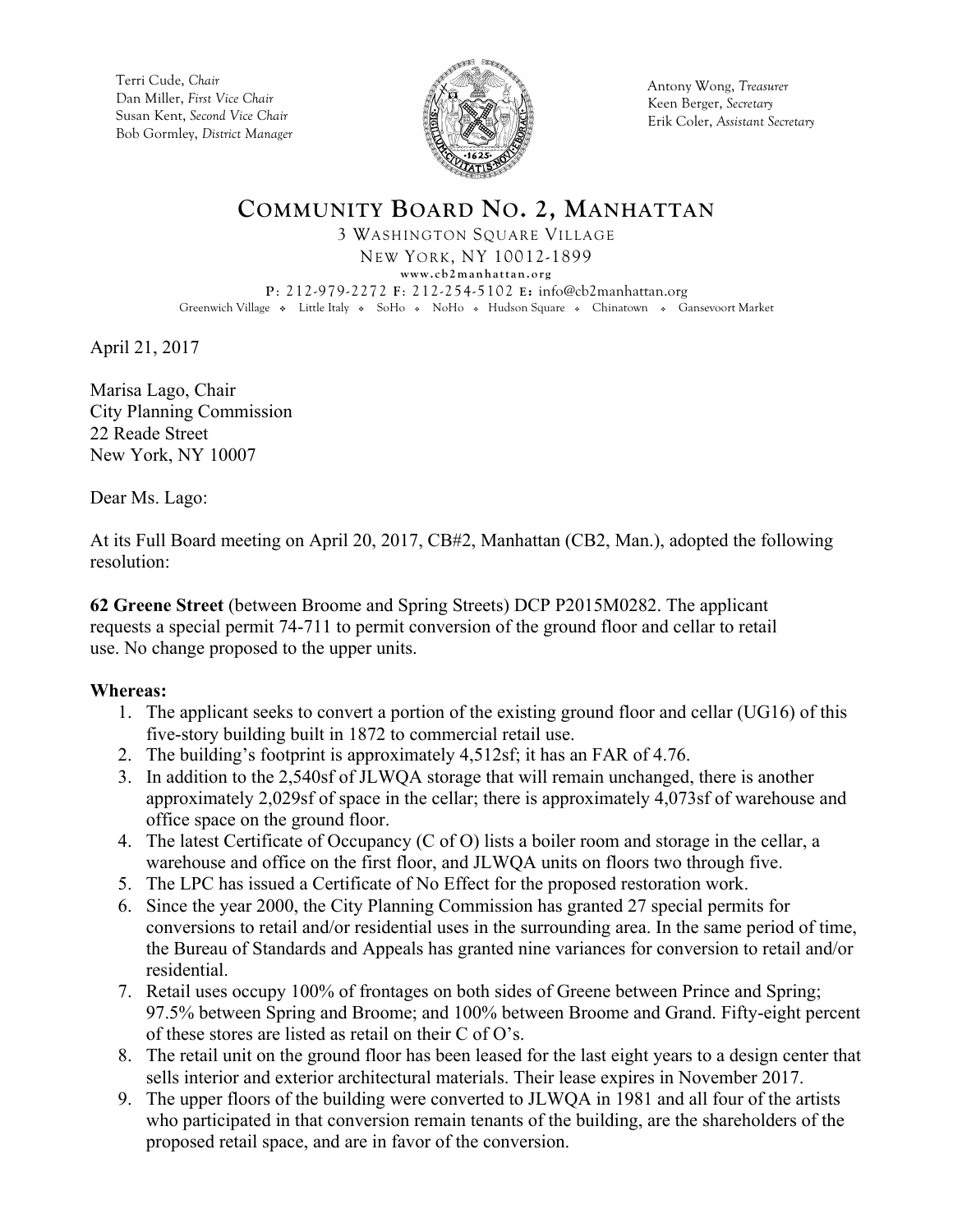10. The applicant is willing to place limitations in the lease regarding hours and noise to ensure that the residents above are not disturbed.

**Therefore,** CB2, Man. recommends approval of this special permit with the condition there is to be no eating and drinking retail tenant.

Vote: Passed, with 33 Board members in favor, and 1 in opposition (D. Diether).

Please advise us of any decision or action taken in response to this resolution.

Sincerely,

Teni Cude

Terri Cude, Chair **Anita Brandt**, Chair **Anita Brandt**, Chair

Community Board #2, Manhattan Land Use & Business Development Committee Community Board #2, Manhattan

TC/fa

c: Hon. Jerrold L. Nadler, Congressman Hon. Deborah Glick, Assembly Member Hon. Daniel Squadron, NY State Senator Hon. Gale A. Brewer, Manhattan Borough President Hon. Margaret Chin, Council Member Sylvia Li, Dept. of City Planning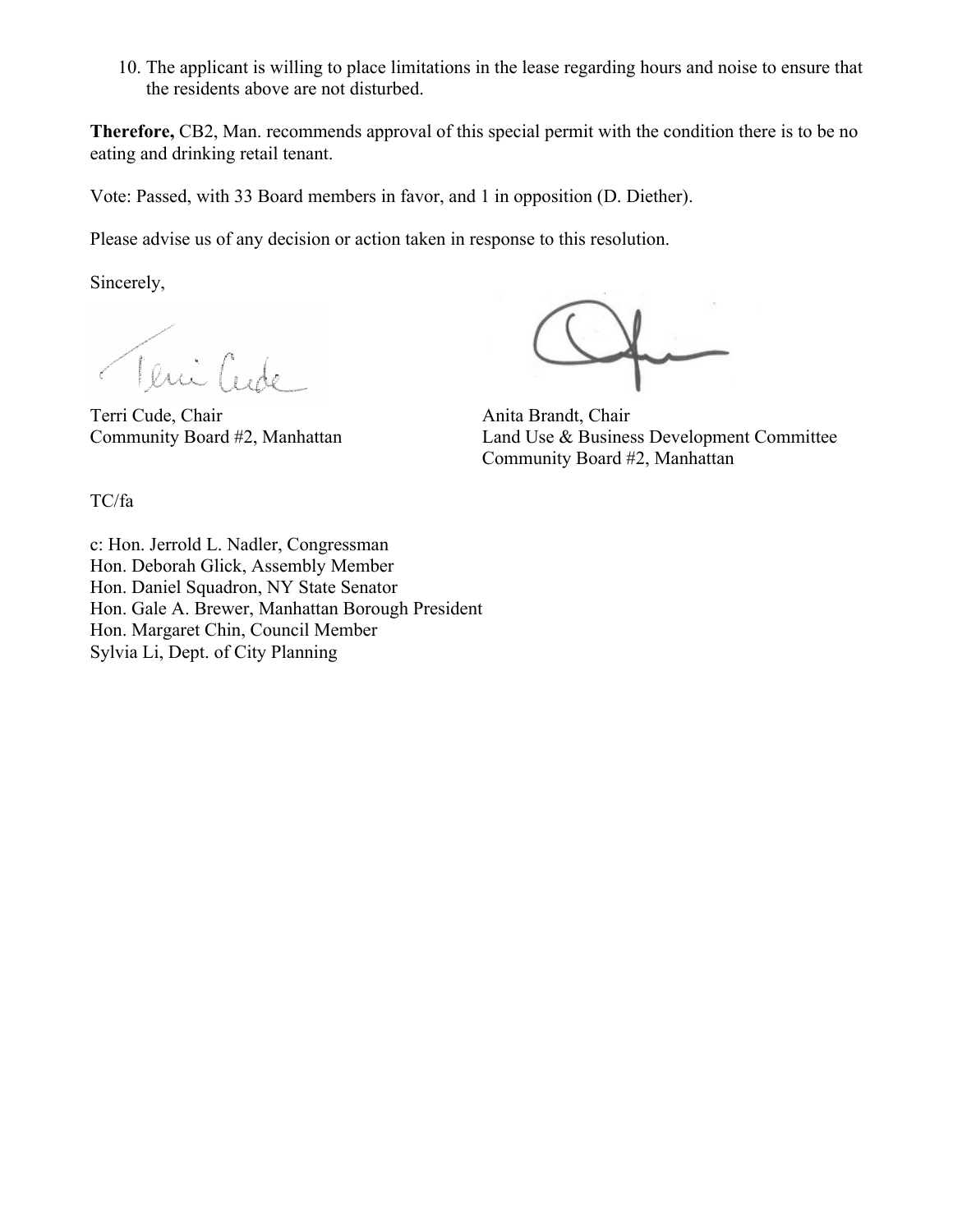

Antony Wong, *Treasurer* Keen Berger, *Secretary* Erik Coler, *Assistant Secretary*

# **COMMUNITY BOARD NO. 2, MANHATTAN** 3 WASHINGTON SQUARE VILLAGE NEW YORK, NY 10012-1899 **www.cb2manhattan.org P**: 212-979-2272 **F**: 212-254-5102 **E:** info@cb2manhattan.org

Greenwich Village v Little Italy v SoHo v NoHo v Hudson Square v Chinatown v Gansevoort Market

May 10, 2017

Marisa Lago, Chair City Planning Commission 22 Reade Street New York, NY 10007

Dear Ms. Lago:

At its Full Board meeting on April 20, 2017, CB#2, Manhattan (CB2, Man.), adopted the following resolution:

**40 Wooster Street** (between Grand and Broome Streets). CPC 160349.The applicant requests a special permit 74-711 to permit conversion of a building from commercial use to residential occupancy on floors 2-6 and retail use on the ground floor, cellar and sub cellar.

- 1. The proposed action would permit the conversion of a six-story building from existing commercial and vacant uses to retail use (UG6) on the first floor and cellar and four units of resident use (UG2) on the second through sixth floors.
- 2. The development site is comprised of a single 2,553sf zoning lot within the SoHo Cast Iron Historic District with existing floor area of approximately 13,849sf and an FAR of approximately 5.40.
- 3. The first floor would contain 1,833sf of retail space plus 538sf of lobby entrance and elevator. There would be 1,224sf of accessory building utility and storage space in the sub-cellar and 1,374sf in the cellar. Floors 2-6 would have 10,708sf of residential floor area plus a private, 323sf rooftop sitting room for the sixth floor residence.
- 4. The LPC has issued a Certificate of Appropriateness for the proposed restoration work.
- 5. The building does not have a Certificate of Occupancy; it has been in commercial occupancy since its completion in 1896 and there are no records of any residential use of the building.
- 6. There are no existing manufacturing uses on the block and there are no indications that the building was ever used for manufacturing purposes.
- 7. According to the prior owner, there have been theatre uses in the past and there was art gallery use on some of the upper floors in the mid-1980's.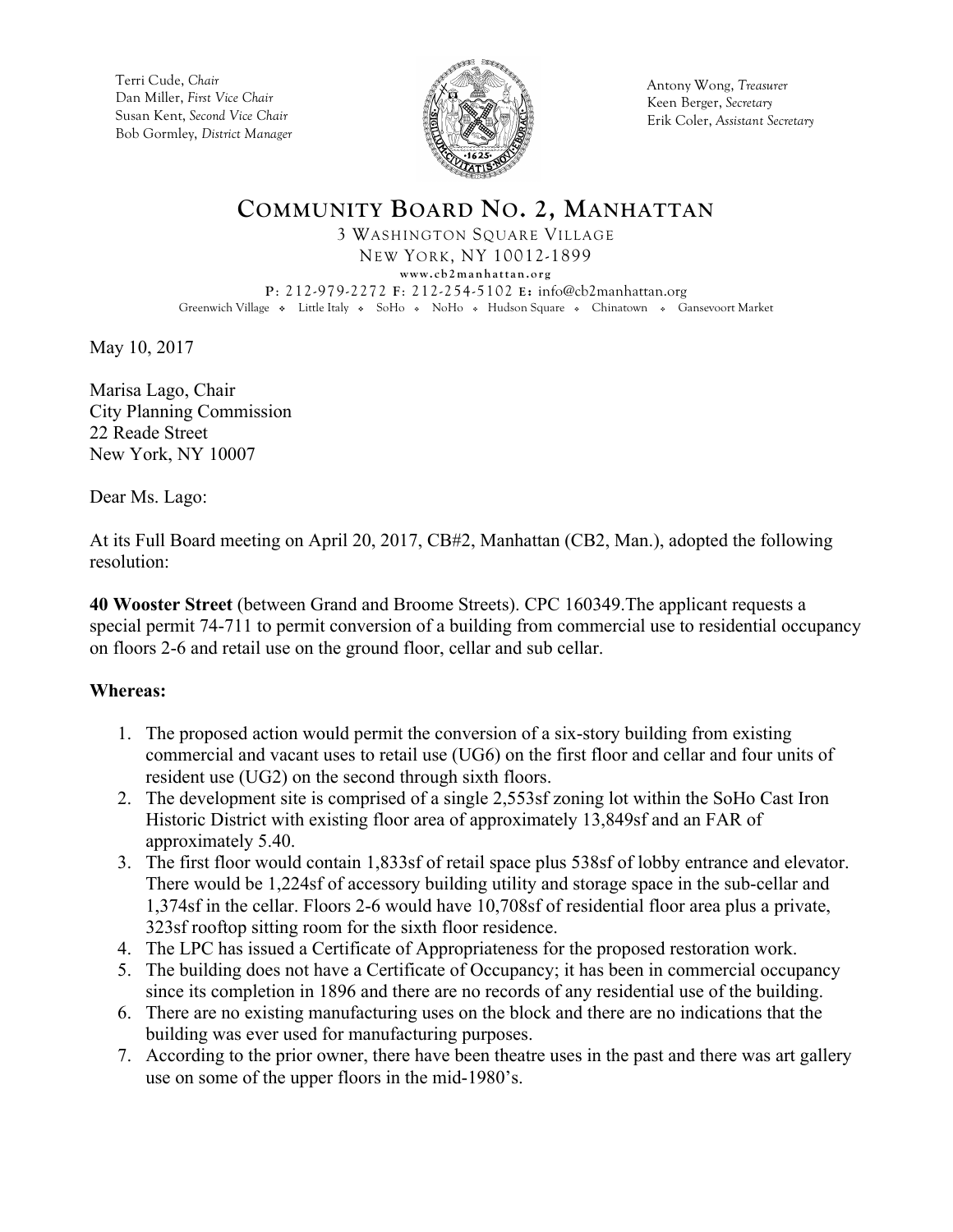- 8. The first floor has been occupied by an arts-related firm that will vacate in April 2017 since September 2015. The second floor is occupied by a fitness company. Other floors contain or contained a business management company for the music industry, architect and interior design offices, and a commercial production company.
- 9. All of the current tenants have short-term leases.
- 10. The applicant is willing to agree to no eating or drinking establishments.
- 11. The applicant intends to add an ADA-accessible bathroom in the retail space.
- 12. The applicant is willing to stipulate in the leases of all retail tenants that they must agree to host not-for-profit cultural uses a minimum of four times per month in the retail space.

## **Therefore, CB2, Man. recommends denial of this application unless two conditions are written into the special permit:**

- 1. No eating and drinking establishments.
- 2. All leases for ground floor retail space must stipulate that the tenant host, free of charge, notfor-profit cultural uses that are open to the public, available a minimum of four times per month, and this must be enforced by the applicant.

Vote: Passed, with 33 Board members in favor, and 1 in opposition (D. Diether).

Please advise us of any decision or action taken in response to this resolution.

Sincerely,

Teni Cude

Terri Cude, Chair **Anita Brandt**, Chair

Community Board #2, Manhattan Land Use & Business Development Committee Community Board #2, Manhattan

TC/fa

c: Hon. Jerrold L. Nadler, Congressman Hon. Deborah Glick, Assembly Member Hon. Daniel Squadron, NY State Senator Hon. Gale A. Brewer, Manhattan Borough President Hon. Margaret Chin, Council Member Sylvia Li, Dept. of City Planning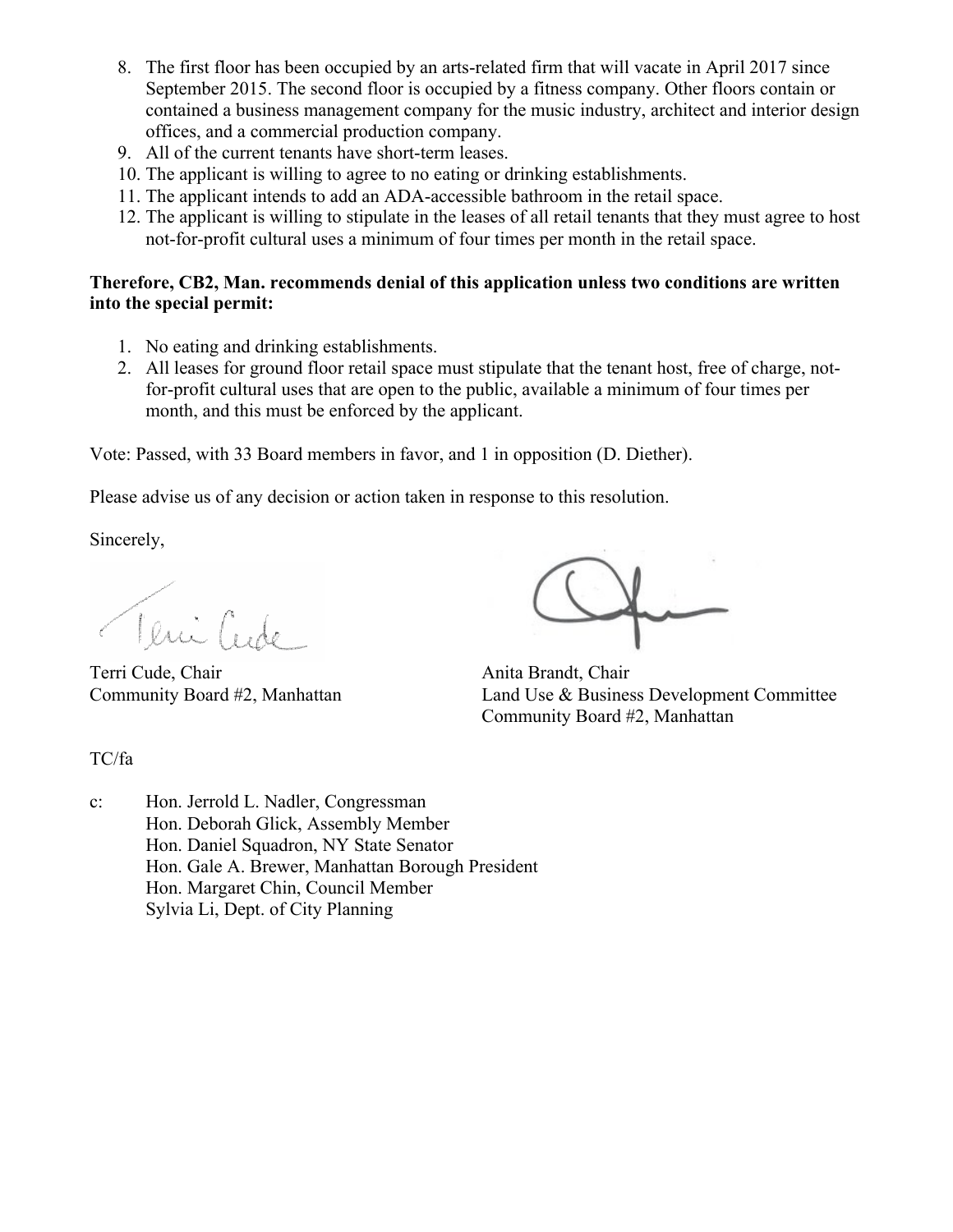

Antony Wong, *Treasurer* Keen Berger, *Secretary* Erik Coler, *Assistant Secretary*

# **COMMUNITY BOARD NO. 2, MANHATTAN** 3 WASHINGTON SQUARE VILLAGE

NEW YORK, NY 10012-1899 **www.cb2manhattan.org P**: 212-979-2272 **F**: 212-254-5102 **E:** info@cb2manhattan.org Greenwich Village • Little Italy • SoHo • NoHo • Hudson Square • Chinatown • Gansevoort Market

May 4, 2017

Rick D. Chandler, P.E. Commissioner NYC Department of Buildings 280 Broadway New York, NY 10007

Dear Commissioner Chandler:

At its Full Board meeting on April 20, 2017, CB#2, Manhattan (CB2, Man.), adopted the following resolution:

## **Consideration of a request that the NYC Department of Buildings amend the PW1 (Plan/Work) form's Property Owner's Statement to include JLWQA and IMD in addition to rent controlled and rent stabilized dwellings, and that better enforcement is implemented for false statements regarding occupancy.**

- 1. The NYC Department of Buildings currently requires a form for work applications, the DOB Plan / Work Application Form PW1, which mandates that the owner of a property shall certify, by statement and signature (and under penalty for false statements), in regard to the presence (or lack thereof) of occupied dwelling units at the property, and
- 2. The current text of the DOB PW1 application form has led to some confusion and reporting discrepancy in regard to Interim Multiple Dwellings (IMD), where Joint Live-Work for Artists (JLWQA) units within a building may be occupied by tenants, but those tenant occupants are not properly recorded on the PW1 application form, and
- 3. This has resulted in insufficiencies in the reporting of actual tenants in occupied dwellings in certain parts of New York City, so that those tenants, who have legal protections under the NYS Multiple Dwelling Law, are not adequately protected during construction within the building where such tenants reside, and
- 4. It is the stated mission of the NYC Department of Buildings to promote "the safety of all people that build, work, and live in New York City" and that "the Department enforces the City's Construction Codes, Zoning Resolution, and the New York State Multiple Dwelling Law," and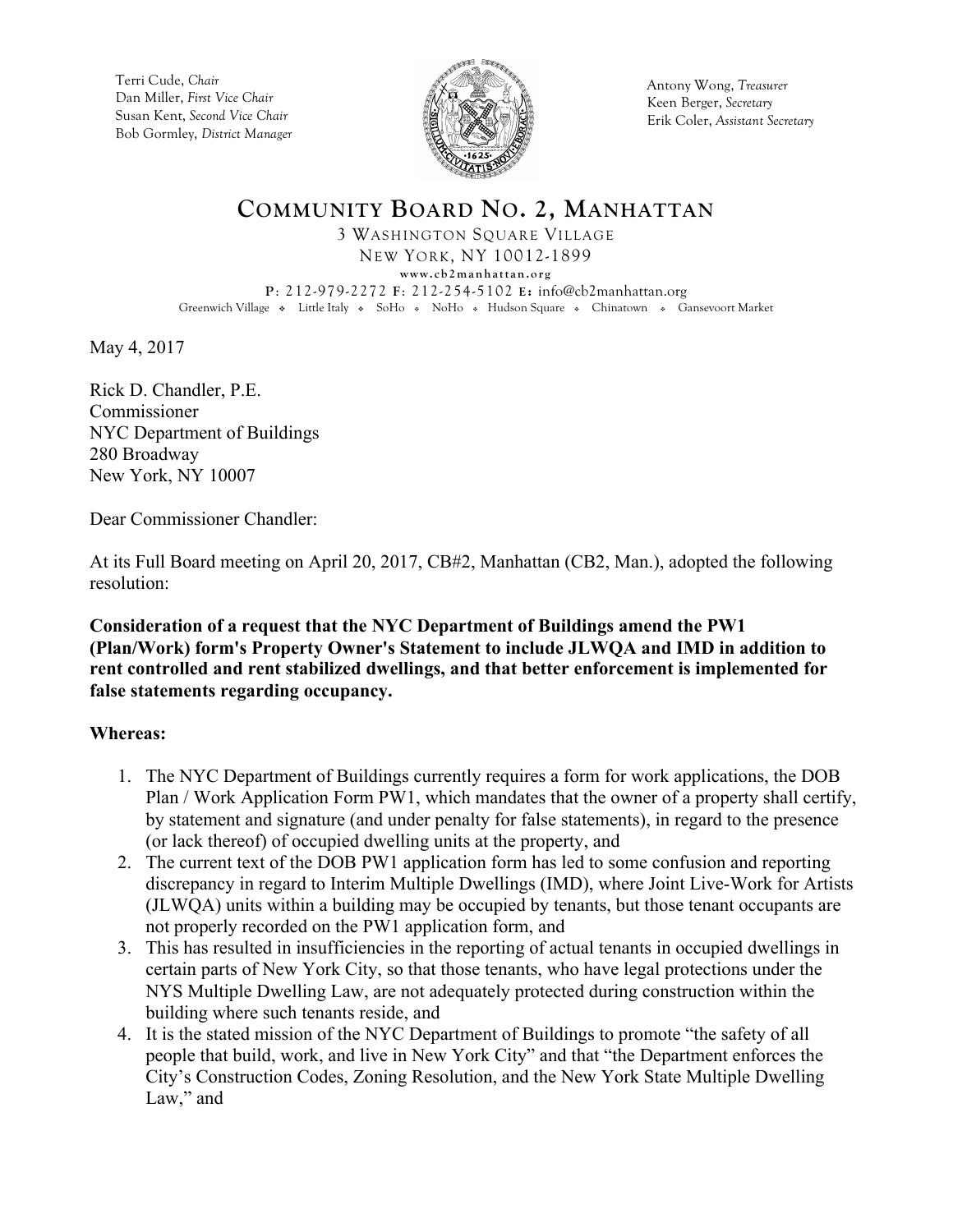5. The current text of the PW1 application form shows, under item 26 for "Property Owner's Statements and Signatures" as follows, with the option for the owner to mark the statement with a "Yes" or "No" response:

# **26. Owner's Certifications Regarding Occupied Housing**

The site of the building to be altered or demolished, or the site of the new building to be constructed, contains one or more occupied dwelling units that will remain occupied during construction. These occupied dwelling units have been clearly identified on the submitted construction documents.

The site of the building to be altered or demolished, or the site of the new building to be constructed, contains occupied housing accommodations subject to rent control or rent stabilization under Chapters 3 and 4 of Title 26 of the New York City administrative Code. If yes, select one of the following:

The owner is not required to notify the New York State Homes and Community Renewal (NYSHCR) of the owner's intention to file because the nature and scope of the work proposed, pursuant to NYSHCR regulations, does not require notification. The owner has notified the New York State Homes and Community Renewal (NYSHCR) of the it's intention to file such construction documents/apply for such permit and has complied with all requirements imposed by the regulations of such agency as preconditions for such [filing/application].

**THEREFORE BE IT RESOLVED:** that CB2, Man. asks the NYC Department of Buildings to amend the "PW1: Work / Application Form" so that the Owner's Statement includes information to properly identify and cover IMD tenants and/or those residing in JLWQA units, and

# **BE IT FURTHER RESOLVED:**

- 1. That all boxes be completed before an application is processed, and
- 2. That necessary enforcement measures be implemented in response to false statements regarding occupants of such units.

Vote: Passed, with 30 Board members in favor, and 4 in opposition (T. Connor, R. Rothstein, R. Sanz, S. Wittenberg)

## *Reference:*

DOB mission statement and DOB "PW1: Plan / Work Application" forms: DOB – About Us: http://www1.nyc.gov/site/buildings/about/about.page DOB PW1 Form: https://www1.nyc.gov/assets/buildings/pdf/pw1.pdf Image of item 26 from the current "PW1: Plan / Work Application" form: